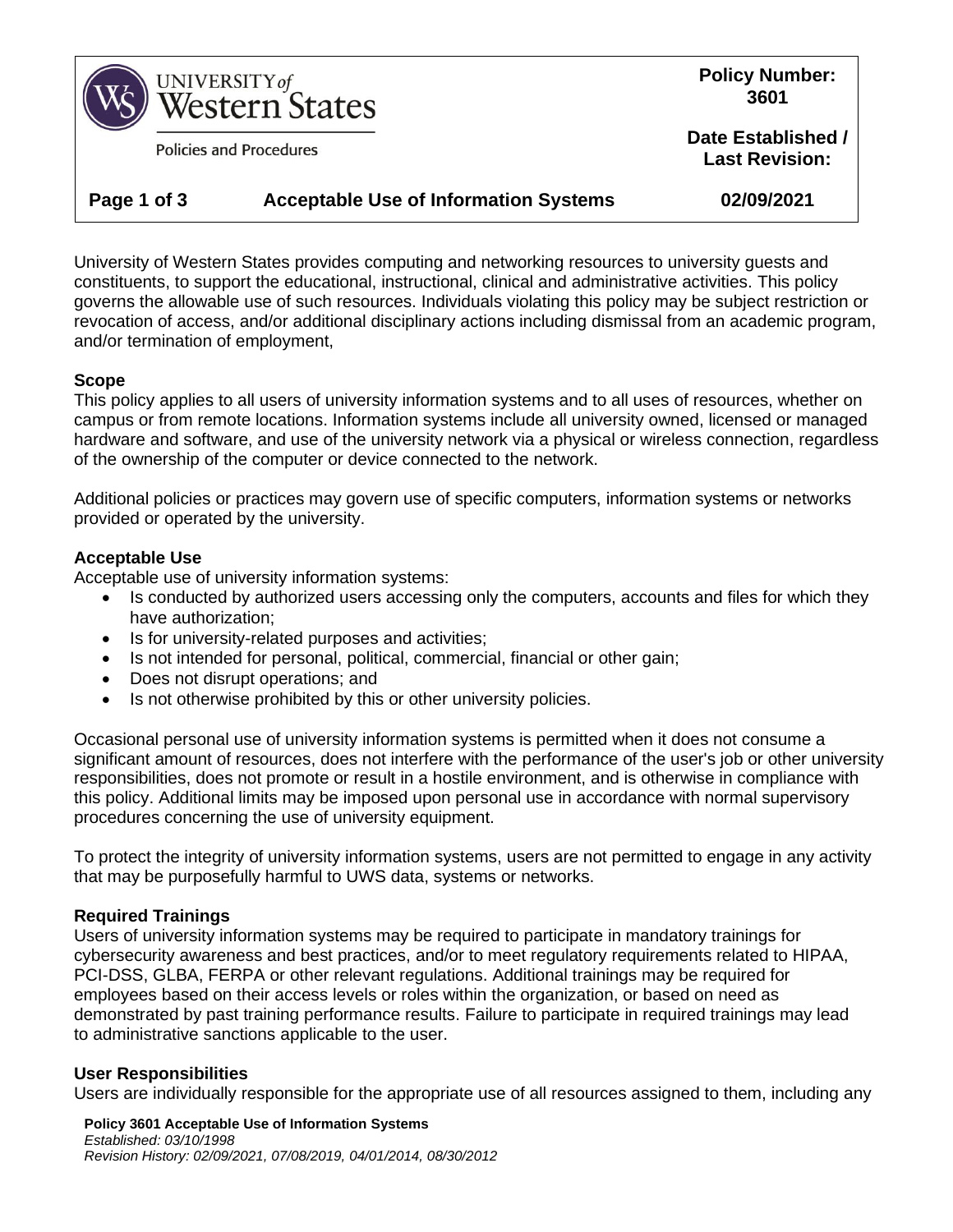

**Policies and Procedures** 

**Policy Number: 3601**

**Date Established / Last Revision:**

## **Page 2 of 3 Acceptable Use of Information Systems 02/09/2021**

activity originating from their accounts, which they can reasonably be expected to control. Accounts and passwords may not, under any circumstances, be shared or used by persons other than those to whom they have been assigned by the university. In cases when unauthorized use of accounts or resources is detected or suspected, the account owner is required to immediately change their password and to report the incident to the department of technical services and their supervisor or instructor.

Users are responsible for complying with the provisions in this policy, including participating in required trainings.

## **Password Management**

Users are required to comply with university-established password requirements.

## **Fair Share of Resources**

University information systems are shared and limited, requiring that resources be utilized with consideration for others who also use them. The university may set limits on individual use of a resource through quotas, time limits or other mechanisms to ensure an acceptable level of performance and availability of resources.

## **Adherence with Laws, Regulations and Policies**

While using university systems, users are required to comply with all applicable laws, university rules and policies, copyright laws and regulations, university requirements under FERPA and HIPAA, and the terms of applicable contracts, including software licenses. Refer to related policies as listed below for more information on university policy.

Users who engage in electronic communications with persons in other states or countries or on other systems or networks may also be subject to the laws of those jurisdictions and the rules and policies of those other systems and networks.

## **Privacy**

Use of university information systems should not be considered private. Information contained on or communicated through university information systems is the sole property of the university. While the university does not routinely monitor individual usage of its information systems, the normal operation and maintenance of university systems requires the backup and caching of data and communications, the logging of activity, the monitoring of general usage patterns and other such activities that are necessary for the provision of service.

The university may also specifically monitor the activity and accounts of individual users of university information systems, including individual login sessions and the content of individual communications, without notice, when:

- The user has voluntarily made them accessible;
- It reasonably appears necessary, in the discretion of the vice president overseeing the involved department or the university president, to do so to protect the integrity, security or functionality of university or other systems, or to protect the university from liability;